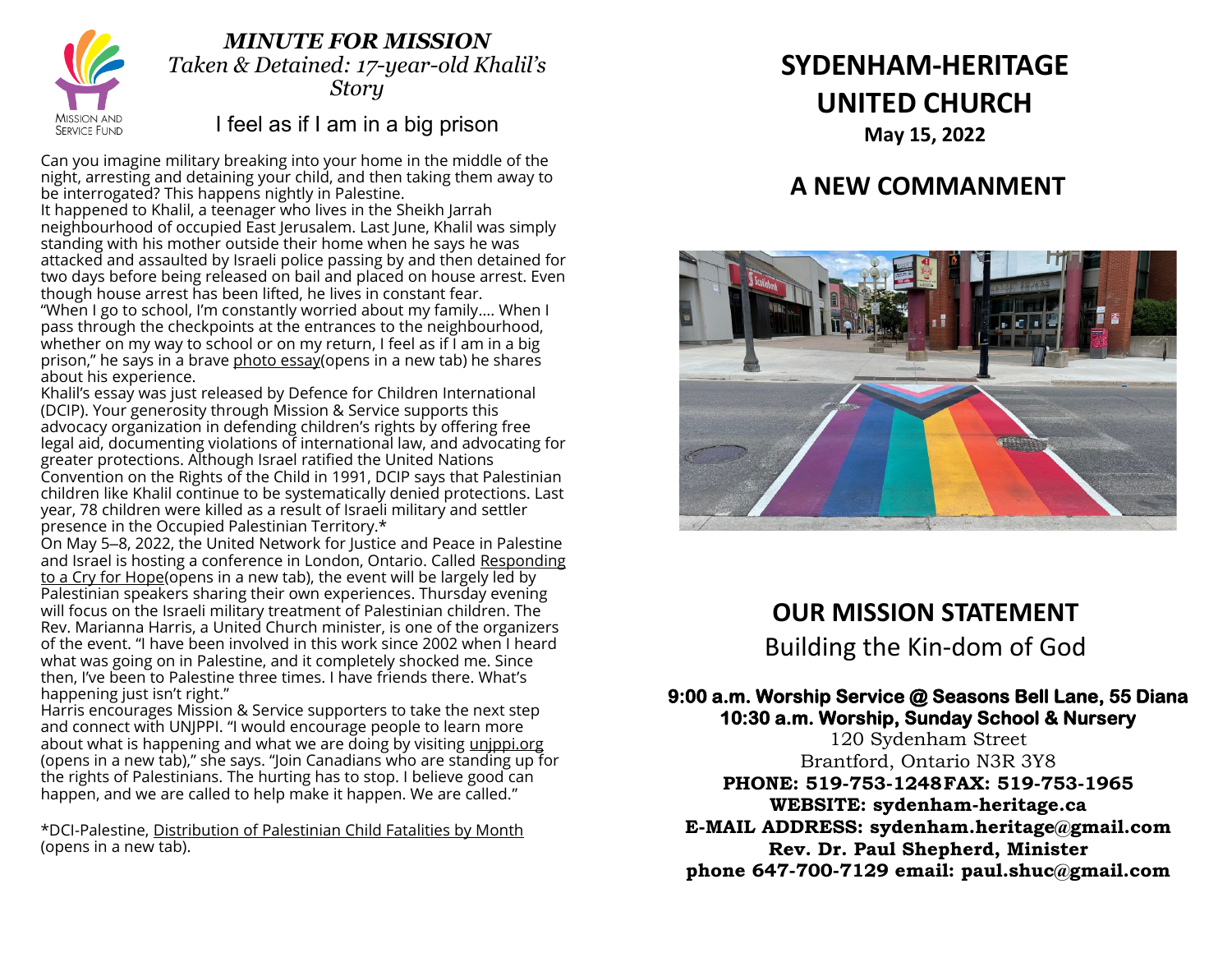**Page 1**

*Welcome to Worship!*

*VU refers to Voices United, MV refers to More Voices*

*While reading our bulletin you will notice some bold print. This indicates that the congregation will read these passages aloud together.* 

*Please note that the Hymns will not be announced*

**\*Indicates to stand as you are able**

**Musical Prelude - Sonny Sinclair** 

# WE GATHER

### Acknowledging the Land

One: For thousands of years First Nations people have walked in this land. Their relationship with the land is at the centre of their lives and spirituality.

We are gathered today on the traditional territory of the Neutral, Anishnawbe and Haudenosaunee peoples.

**All: We acknowledge their stewardship of this land throughout the ages.**

# Welcome and Announcements

### Salaam (traditional Muslim greeting)

- One: May peace be upon you, as well as the mercy and the blessings of God.
- **All: May peace be upon you, as well as the mercy and the blessings of God.**

*Time of contemplation* **Amen.**

**\***Hymn - #703VU "In the Bulb There is a Flower"

# Lighting the Christ Candle

One: We light this candle – the Christ candle – to remind ourselves us that Christ is present in our midst.

**At Home & Needing Our Prayers:** Heather MacMillan, Jean Maich; Marion Brose, Megan Cousins; Dolly & Jim Mammourias; Maureen Hall-Gilmore; Lawrence & Delores Jackson; Alice Woods, Margaret Wood, Gary Vanderstarre; Ken & Norma Preece **John Noble:** Emily Wood, Norma Kirkby **St. Joe's Lifecare:** Bob Bell **BGH:** Carey Maynard, **Prayer Cycle:** May 15th - Faith Centennial, Selkirk



*QUEEN'S PLATINUM JUBILEE CELEBRATION "HIGH TEA"* 

- **Date:** Thursday, June 2, 2022
- **Place:** Fellowship Room
- **Time:** 12:00
- **Dress:** Dressy with nice hat/fascinator
- **Hosts:** UCW welcomes all ladies of the church for a fun time! Please register with Linda Clark 519-752- 3665 by May 27th. The cutoff number is 24.

# MEMORIAL SERVICE

for

# DAN MANNING

*Friday, May 20 11am* **Mt. Pleasant United Church** 699 Mt. Pleasant Road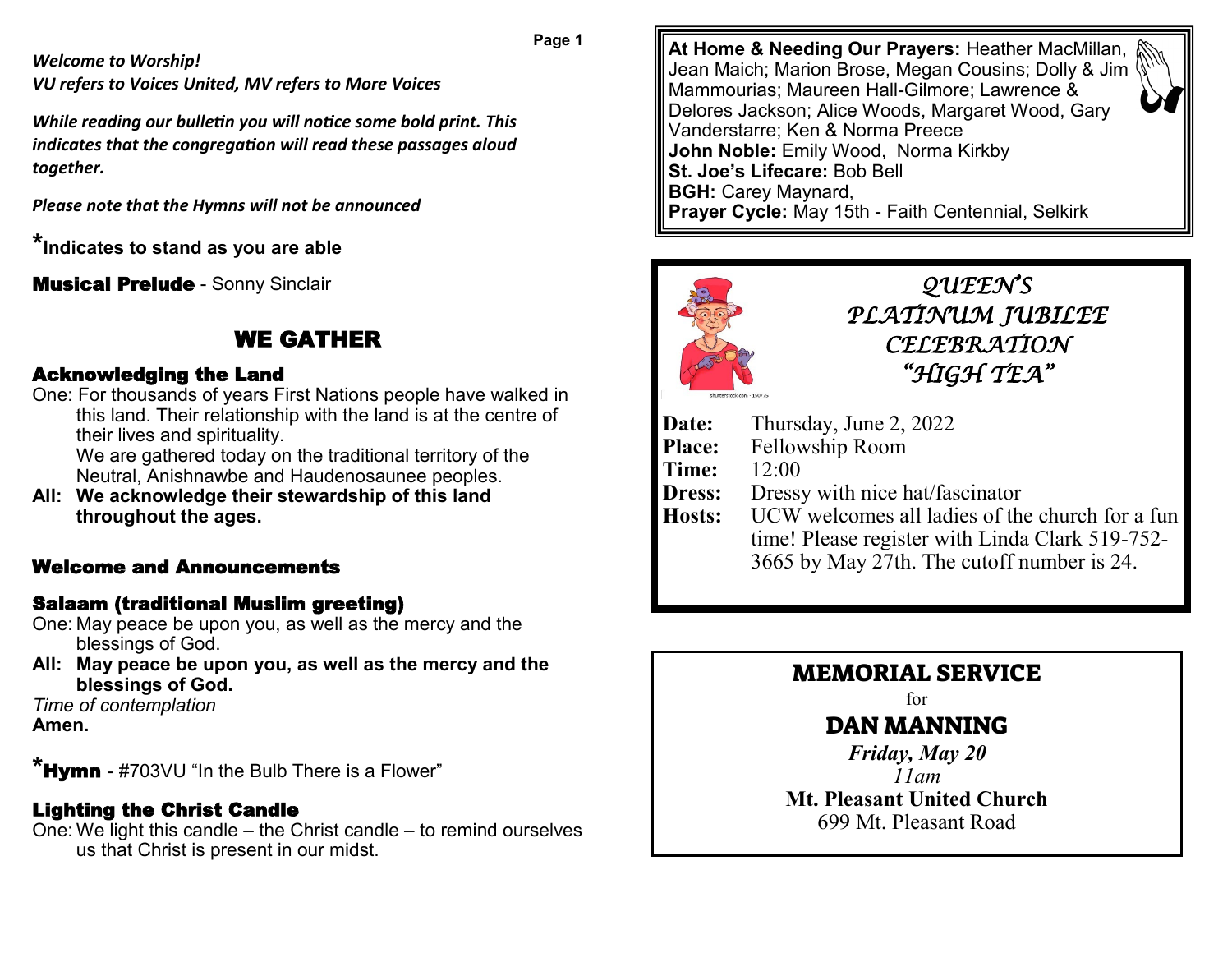# **SYDENHAM-HERITAGE NEWS**

#### **May 15, 2022**

*Sunday, May 15* 10:00am Worship (Zoom) 10:30am Worship (Sanctuary)

#### *Monday, May 16*

9:30am Safe Zone (Calder Hall) 1:00pm Drum Circle (Calder Hall) 5:30pm TOPS (Fellowship Room) 6:30pm Brant County Singers (Calder Hall)

#### *Tuesday, May 17*

9:00am Fix-it Club 10:00am Coffee Time (Calder Hall) 1:00pm K2tog [Knitting Group] (Sunshine Room) 6:30pm Prayer Group (Zoom) 7:00pm K2tog [ Knitting Group] (Sunshine Room)

#### *Wednesday, May 18*

9:30am Safe Zone (Calder Hall) 10:30am Coffee (Fellowship Room) 10:30am Outreach Project (Kitchen)

#### *Thursday, May 19*

2:00pm Healing Circle for Grieving (Fellowship Room) 7:00pm Choir (Sanctuary)

*Friday, May 20* 7:00 Friday Fun Night (Fellowship Room)

*Sunday, May 15*  10:00am Worship (Zoom) 10:30am Worship (Sanctuary)

# $^*$ Call to Worship (taken from "Song of Faith")

One: Come, let us sing of God: Holy Mystery, triune and one;

**All: Father, Son, and Holy Spirit, Mother, Friend and Comforter;**

One: God, Christ and Spirit, Creator, Redeemer and Sustainer;

- **All: Source of Life, Living Word, and Bond of Love, the One on whom our hearts rely.**
- One: Come, bring many names, and bear witness to the Holy Mystery that is Wholly Love.

### **Prayer of Approach (unison)**

**Merciful God, You call us to be salt of the earth and light of the world. We confess that our presence is often bland and gloomy. Forgive us when we fail to be an influence for good, and when we condone or do what we know is wrong. Help us to flavour the earth with righteousness and to reflect the light of your love in a dark world; through Jesus Christ, the light of the world. Amen.**

#### Words of Assurance

### WE HEAR

#### Readings from Scripture

Whether you take what is written in the Bible as fact, metaphor, myth or story, listen to these words now for the teaching they hold for you today.

#### **Revelation 21:1-6a**

Then I saw a new heaven and a new earth; for the first heaven and the first earth had passed away, and the sea was no more. And I saw the holy city, the new Jerusalem, coming down out of heaven from God, prepared as a bride adorned for her husband. And I heard a loud voice from the throne saying, 'See, the home of God is among mortals. He will dwell with them; they will be his peoples, and God himself will be with them; he will wipe every tear from their eyes. Death will be no more; mourning and crying and pain will be no more, for the first things have passed away.'

And the one who was seated on the throne said, 'See, I am making all things new.' Also he said, 'Write this, for these words are trustworthy and true.' Then he said to me, 'It is done! I am the Alpha and the Omega, the beginning and the end.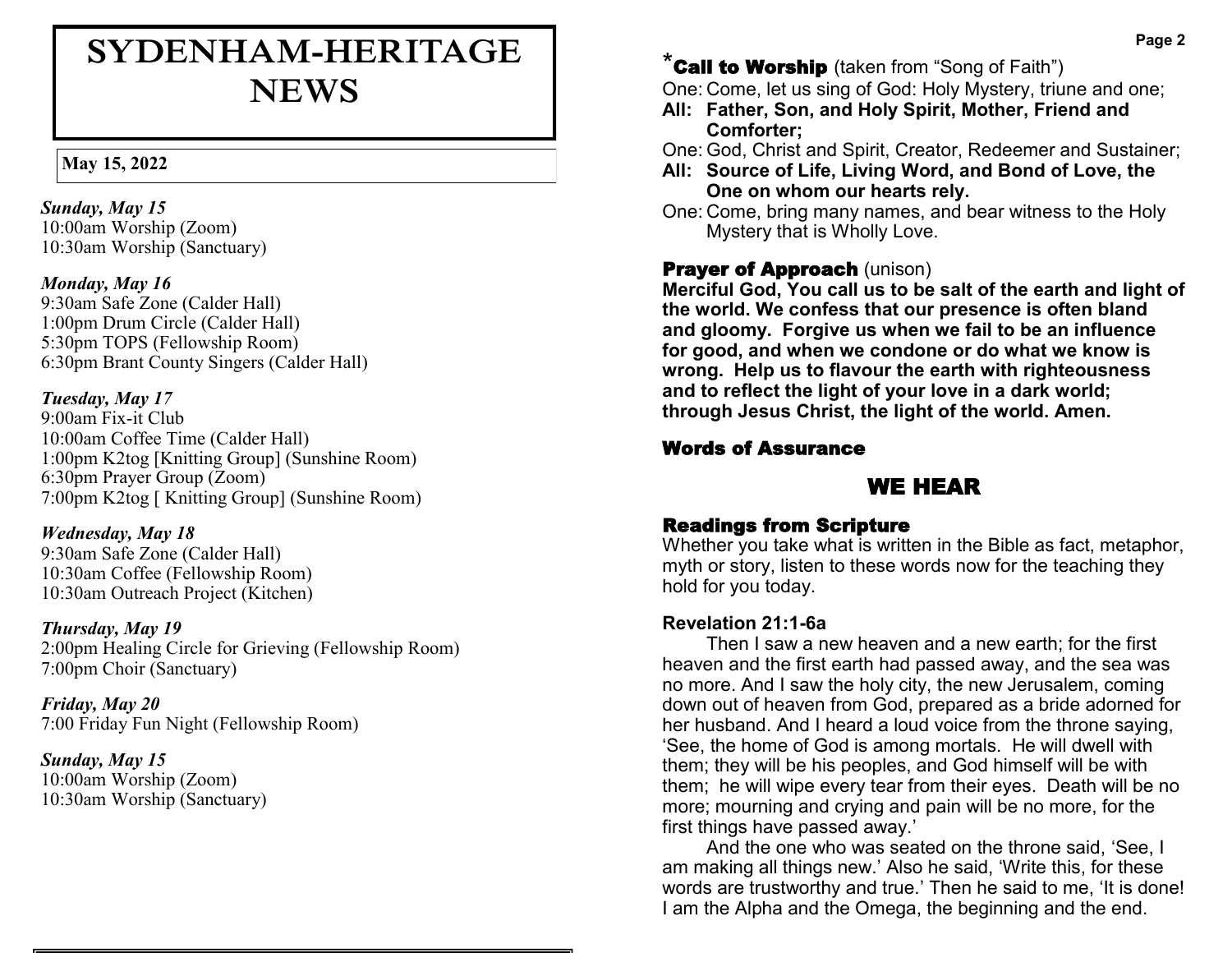### **John 13:31-35**

When he had gone out, Jesus said, 'Now the Son of Man has been glorified, and God has been glorified in him. If God has been glorified in him, God will also glorify him in himself and will glorify him at once. Little children, I am with you only a little longer. You will look for me; and as I said to the Jews so now I say to you, "Where I am going, you cannot come." I give you a new commandment, that you love one another. Just as I have loved you, you also should love one another. By this everyone will know that you are my disciples, if you have love for one another.'

One: Within these words, let us hear the word of God **All: Thanks be to God.**

**Music Ministry - Love Over Hate** 

Reflection - **A new commandment**

# WE REFLECT

**\***Hymn - #145MV "Draw the Circle Wide"

# Invitation to Offering

# **\***Offering Dedication

- #415VU (v3) "God, We Praise You for the Morning" God, we praise you for compassion, all the loving that you show; human touching, tears, and laughter, help your children to grow.

Words: Jim Strathdee and Jean Strathdee 1984. Music: Jim Strathdee 1984 Words and Music copyright @ 1985 Desert Flower Music All rights reserved. Reprinted under ONELICENSE #A-724934

# **\***Offering Prayer (unison)

**God of all peoples and God of all places, we present these offerings, that they may be used to extend your liberating reign. With them, we offer our varied ministries, that each of us may be part of your answer to the cries of the world. Amen.**

**Sung Blessings - "Go Now in Peace"** Go now in peace. Never be afraid. God will go with you each hour of every day. Go now in faith, steadfast, strong and true. Know God will guide you in all you do.

Go now in love, and show you believe. Reach out to others, so all the world will see. God will be there, present in our love. Go now in peace, in faith, and in love. Amen. Amen. Amen.

### Postlude



**Join us for coffee go to sydenham-heritage.ca, scroll down to the calendar, and click the link for Sunday ZOOM**

# **MINISTERS - ALL OF US BY THE GRACE OF GOD**

Rev. Dr. Paul Shepherd, Minister Rev. Wayne Myhre, Minister Emeritus Rev. Con Estoesta, Minister Emeritus Trevor Dalton, Music Director Linda Brown, Custodian Aileen Johnston, Office Coordinator Audio/Video Techs, Lyle Sylvester, Jim Linington Organists Bell Lane, Cynthia Advincula, Ruth Sylvester, Pat Dawood